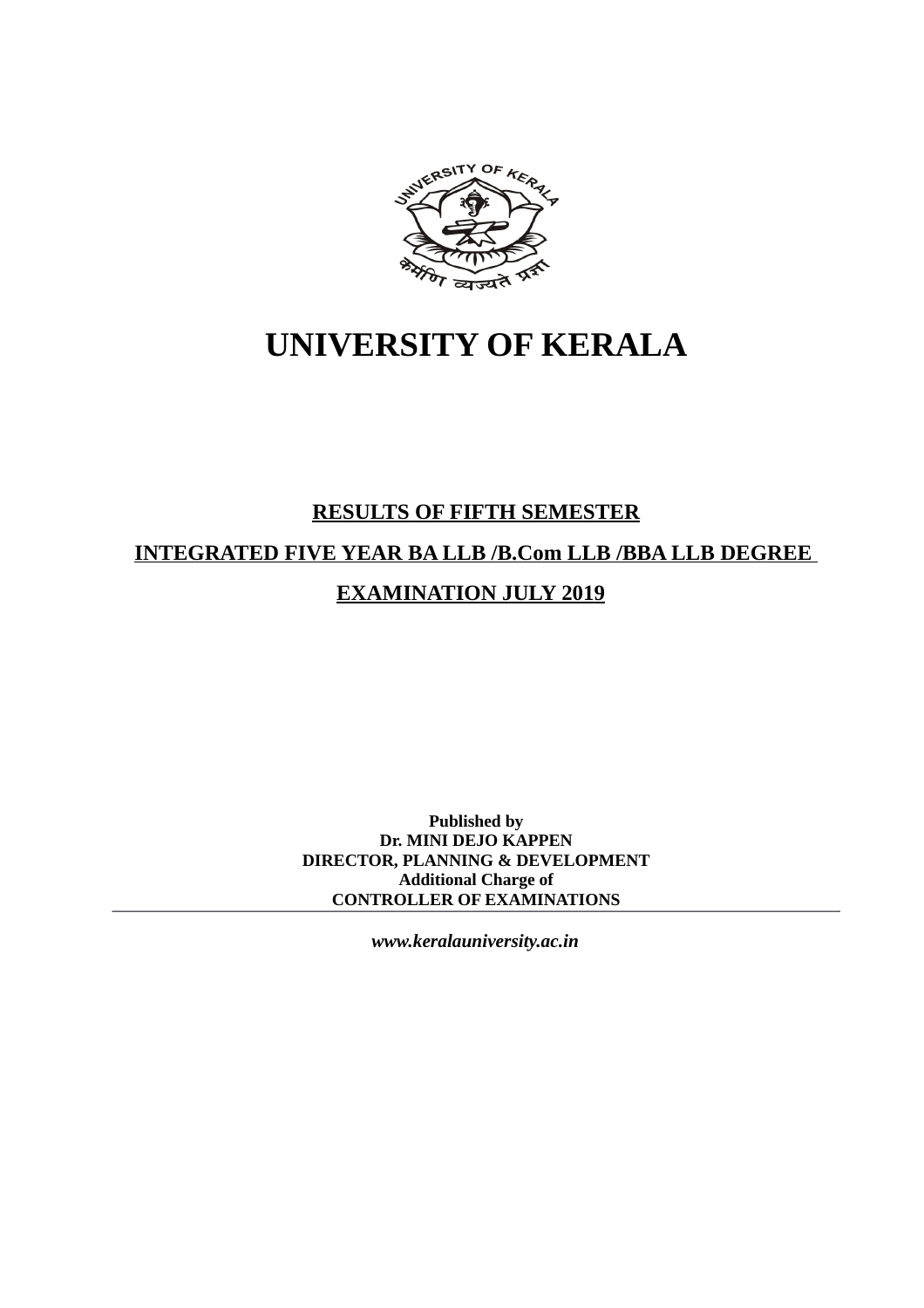#### **NOT TO BE PUBLISHED BEFORE 16/11/2019**

# **UNIVERSITY OF KERALA**

## *Results of Fifth Semester Integrated Five Year B.A L.L.B /B.Com L.L.B /BBA.L.L.B Degree Examination July 2019*

- 1. The following are the provisional list of successful candidates in the Fifth semester Integrated Five year B.A L.L.B/B.Com L.L.B /BBA. L.L.B Degree Examination held in July 2019
- 2. The total mark secured by each successful candidate is shown against the candidate code.
- 3. Originals of the qualifying certificates shall be forwarded to the University for Verification of eligibility conditions. Mark list will not be issued to those whose fees are not yet remitted to the University.
- 4. The mark lists will not be issued to the candidates in respect of whom there are defects to be rectified and whose fees are due although their results have been provisionally released now.
- 5. *Candidates who are applying for Revaluation/Scrutiny should submit application only through online on or before 27/11/2019*
- 6. Candidates can make use of draft mark lists available in the university website for applying for revaluation and scrutiny.
- 7. The results will be available on **www.keralauniversity.ac.in**

Sd/-

 **DIRECTOR, PLANNING & DEVELOPMENT**

 **Additional Charge of**

#### **Controller of Examinations**

**University Buildings, Thiruvananthapuram Dated:16/11/2019**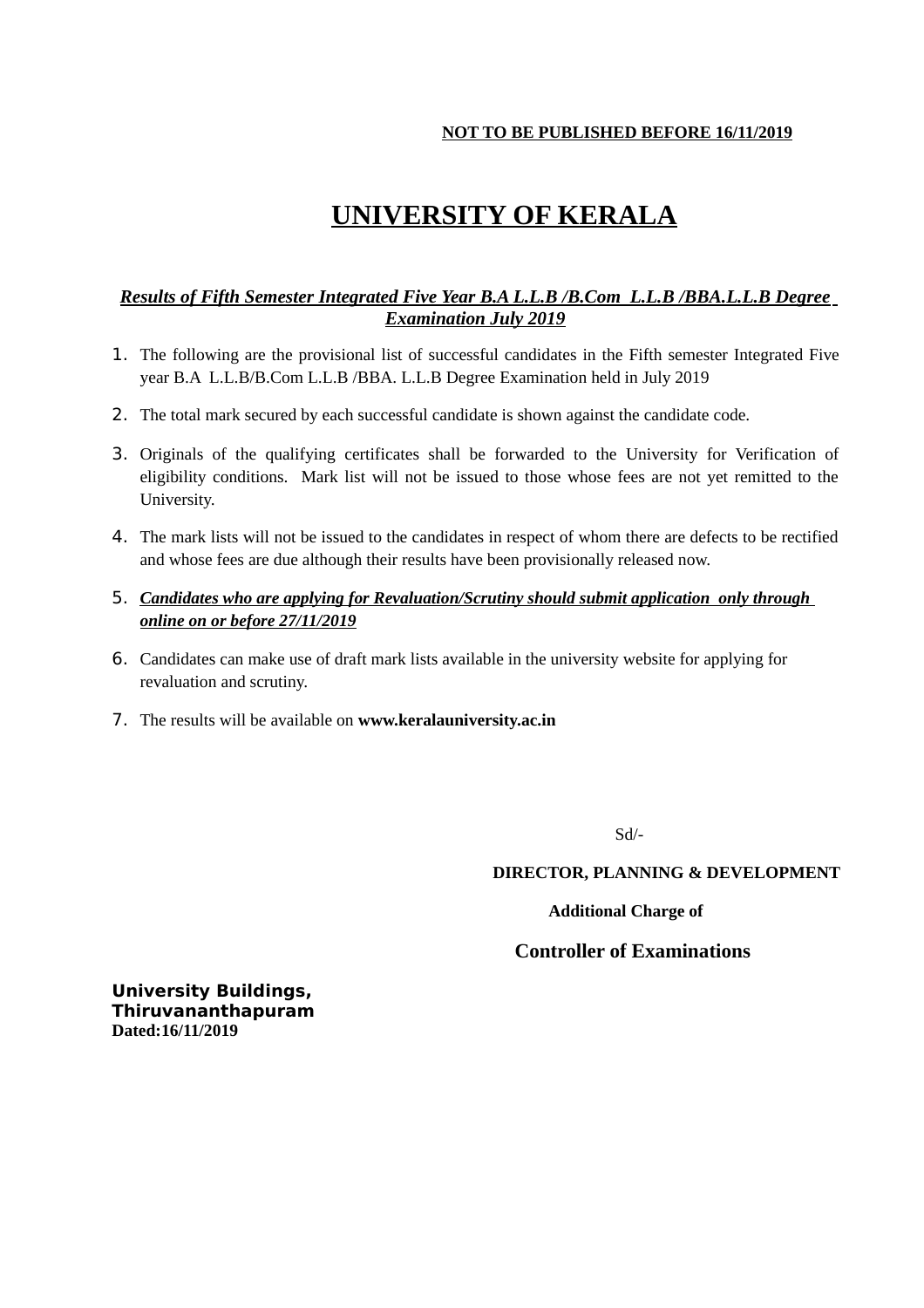# **UNIVERSITY OF KERALA**

# **SYNDICATE-IN-CIRCULATION**

The results of the Fifth Semester Examination July 2019 of the Integrated (5 year) B.A.L.L.B/ B.Com L.L.B/ BBA. L.L.B Degree course (Semester scheme) in affiliated Law colleges as declared by the Board of Examiners are given below.

| Exam     |                                                                          |                       | <b>No of Students</b> |                   |             |
|----------|--------------------------------------------------------------------------|-----------------------|-----------------------|-------------------|-------------|
| Code     | <b>Name of program</b>                                                   | <b>Registe</b><br>red | <b>Appear</b><br>ed   | <b>Passe</b><br>d | <b>Pass</b> |
| 47311506 | LLB - Integrated<br>Five year BALLB,<br>Degree<br>Course(2011<br>Scheme) | 46                    | 32                    | 10                | 31.25%      |
| 47313504 | LLB - Integrated<br>Five year BALLB,<br>Degree<br>Course(2013<br>Scheme) | 642                   | 538                   | 291               | 54.09%      |
| 47113504 | LLB - Integrated<br>Five year B.Com<br>LLB, Degree<br>Course             | 340                   | 268                   | 138               | 51.49%      |
| 47513504 | LLB - Integrated<br>Five year BBALLB,<br>Degree Course                   | 329                   | 268                   | 133               | 49.63%      |

**Sd/-**

# **DIRECTOR, PLANNING & DEVELOPMENT**

 **Additional Charge of**

# **Controller of Examinations**

**University Buildings, Thiruvananthapuram Dated:16/11/2019**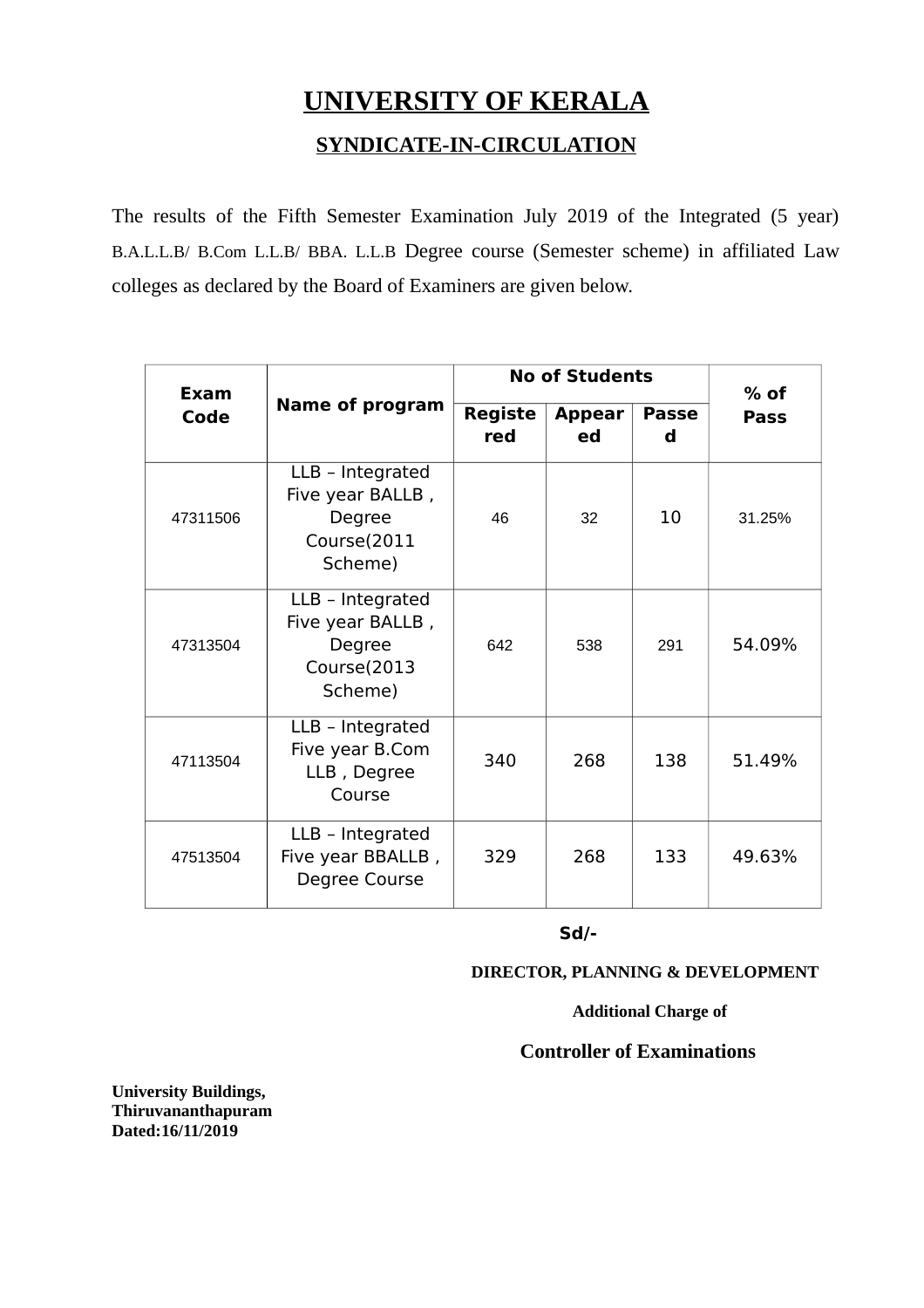#### **College Code : 550**

# **Govt. Law College, Thiruvananthapuram**

#### **LL.B -Integrated Five Year B.A., LL.B Degree Course(473)**

| <b>Semester Pass</b> |                  |          |              |            |                        |          |                           |
|----------------------|------------------|----------|--------------|------------|------------------------|----------|---------------------------|
| 47316550001(266)     | 003(314)         |          | 004(272)     |            | 008(295)               |          | 011(306)                  |
| 012(284)             | 015(298)         |          | 020(326)     |            | 021(311)               |          | 022(307)                  |
| 023(263)             | 025(282)         |          | 026(300)     |            | 027(292)               |          | 029(274)                  |
| 031(341)             | 033(301)         |          | 034(285)     |            | 036(295)               |          | 037(337)                  |
| 038(277)             | 039(254)         |          | 041(309)     |            | 042(304)               |          | 043(278)                  |
| 045(284)             | 046(307)         |          | 049(273)     |            | 053(276)               |          | 055(307)                  |
| 056(267)             | 057(294)         |          | 058(325)     |            | 059(321)               |          | 061(331)                  |
| 062(253)             | 063(296)         |          | 064(302)     |            | 065(263)               |          | 068(286)                  |
| 069(288)             | 070(306)         |          | 075(285)     |            | 078(290)               |          | 080(273)                  |
| 081(302)             | 47315550003(263) |          | 021(282)     |            | 026(261)               |          | 029(273)                  |
| 035(273)             | 048(270)         |          | 052(283)     |            | 057(260)               | 062(271) |                           |
| 066(319)             | 067(262)         |          | 081(262)     |            |                        |          | 47314550005(265) 023(269) |
| 026(278)             | 038(276)         |          | 046(283)     |            |                        |          | 079(282) 13550001(264)    |
| 012(285)             | 030(276)         |          | 047(271)     |            | 12550043(261) 056(260) |          |                           |
| 11550031(262)        | 050(264)         |          |              |            |                        |          |                           |
| Passed in Parts      |                  |          |              |            |                        |          |                           |
| 47316550006(1,2,3)   | 007(1,4)         | 010(1,2) |              | 013(2,4,5) |                        |          | 018(1,2,4,5)              |
| 019(2,5)             | 028(1)           |          | 030(1,2,3,4) | 035(2,4)   |                        |          | 040(1,2)                  |
| 044(1)               | 047(1,2,3)       | 048(1)   |              | 050(2)     |                        |          | 051(1,2)                  |
| 054(1)               | 066(1,2)         | 067(2)   |              | 072(1,2,4) |                        |          | 074(1)                    |
| 076(1,2,3)           | 077(2)           | 079(1,4) |              |            | 47315550044(2)         |          | 055(4)                    |
| 47314550075(2)       | 13550005(2,3,4)  |          |              |            | 060(2) 12550042(2)     |          | 058(1,5)                  |
| 11550029(3)          | 060(1)           | 076(2)   |              |            |                        |          |                           |

#### **College Code : 551**

# **The Kerala Law Academy Law College, Thiruvananthapuram**

#### **LL.B -Integrated Five Year B.Com LL.B Degree Course(471)**

| 47116551001(302.5)<br>002(266.5)<br>005(271.5)<br>004(275)<br>008(316.5)<br>018(282)<br>011(298)<br>015(282.5)<br>017(278)<br>014(305)<br>019(292)<br>022(327)<br>023(309.5)<br>026(282.5)<br>024(274)<br>030(343)<br>032(360)<br>028(317)<br>029(287)<br>031(313.5)<br>037(320)<br>038(309.5)<br>039(296.5)<br>033(311.5)<br>035(310.5)<br>048(269.5)<br>041(289)<br>042(273)<br>044(269)<br>047(293)<br>057(289.5)<br>051(277.5)<br>052(295)<br>054(282.5)<br>059(333) |  |
|--------------------------------------------------------------------------------------------------------------------------------------------------------------------------------------------------------------------------------------------------------------------------------------------------------------------------------------------------------------------------------------------------------------------------------------------------------------------------|--|
|                                                                                                                                                                                                                                                                                                                                                                                                                                                                          |  |
|                                                                                                                                                                                                                                                                                                                                                                                                                                                                          |  |
|                                                                                                                                                                                                                                                                                                                                                                                                                                                                          |  |
|                                                                                                                                                                                                                                                                                                                                                                                                                                                                          |  |
|                                                                                                                                                                                                                                                                                                                                                                                                                                                                          |  |
|                                                                                                                                                                                                                                                                                                                                                                                                                                                                          |  |
|                                                                                                                                                                                                                                                                                                                                                                                                                                                                          |  |
| 008(289)<br>011(267)<br>013(260)<br>025(272.5)<br>47115551005(290)                                                                                                                                                                                                                                                                                                                                                                                                       |  |
| 029(265.5)<br>036(269.5)<br>041(287)<br>047(257)<br>056(274)                                                                                                                                                                                                                                                                                                                                                                                                             |  |
| 031(283.5)<br>47114551002(261)<br>010(266.5)<br>021(277)<br>044(280)                                                                                                                                                                                                                                                                                                                                                                                                     |  |
| 13551001(269)<br>017(277)<br>026(280)<br>006(271)                                                                                                                                                                                                                                                                                                                                                                                                                        |  |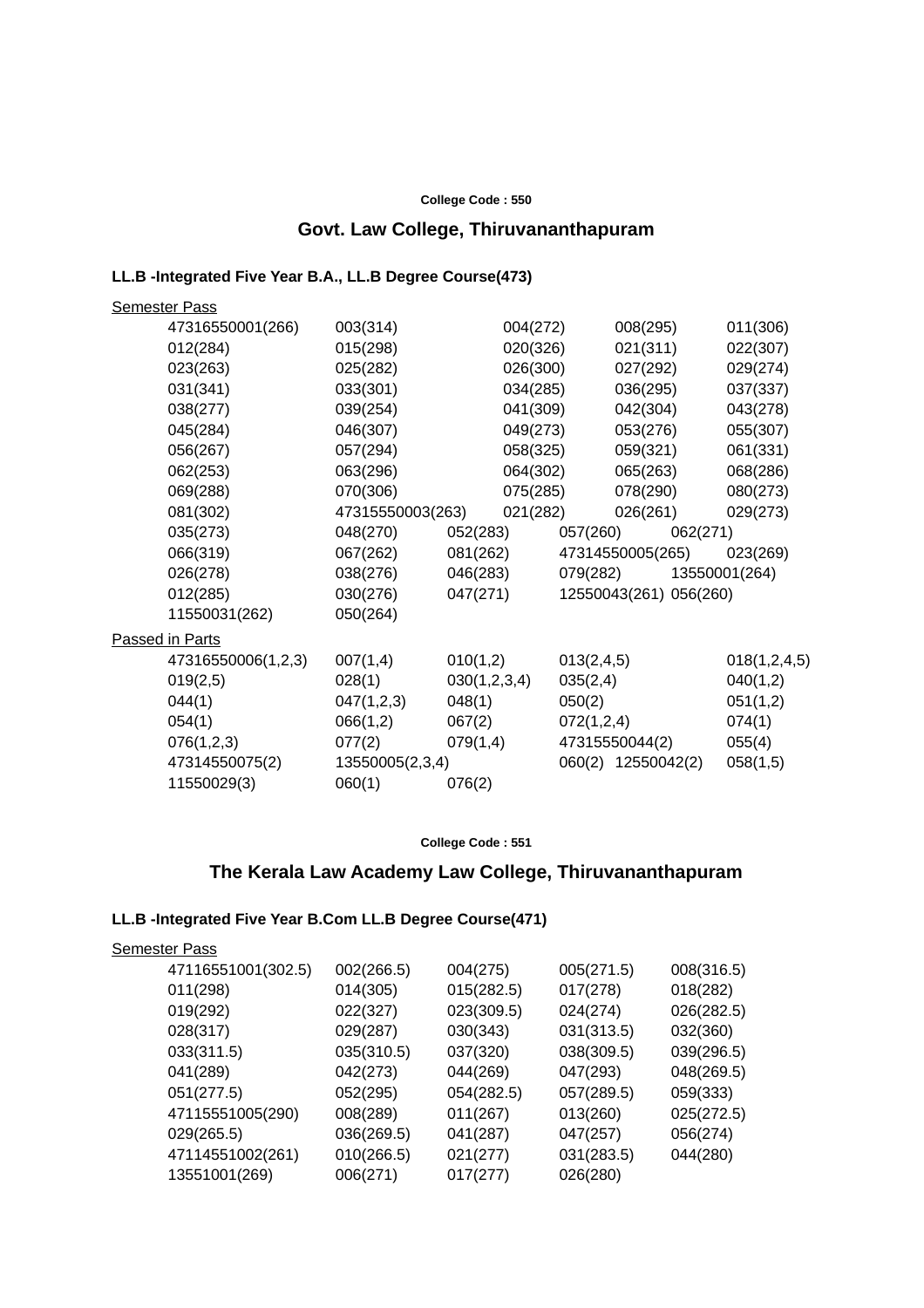#### Passed in Parts

| 47116551009(2)   | $010(2)$ $012(2,5)$ | 020(1) 025(1) |        |                         |
|------------------|---------------------|---------------|--------|-------------------------|
| 036(1,3,4)       | 040(5)              | 046(1,4)      |        | 058(1) 47115551003(2,4) |
| 009(1)           | 028(1,4)            | 030(1,3)      |        | 031(4) 048(4,5)         |
| 47114551017(1,2) | 027(5)              | 038(2, 4.5)   | 060(1) |                         |

#### **LL.B -Integrated Five Year B.A., LL.B Degree Course(473)**

| <b>Semester Pass</b>                      |            |                          |            |                    |
|-------------------------------------------|------------|--------------------------|------------|--------------------|
| 47316551003(304.5)                        | 004(292.5) | 007(305)                 | 009(306)   | 010(312)           |
| 011(344.5)                                | 014(321)   | 015(336.5)               | 016(328)   | 017(292)           |
| 020(295.5)                                | 021(275.5) | 023(303)                 | 024(289)   | 029(311.5)         |
| 031(312)                                  | 033(323)   | 034(299)                 | 037(273.5) | 038(302.5)         |
| 039(282)                                  | 040(347)   | 041(295)                 | 042(268.5) | 045(261.5)         |
| 046(278)                                  | 047(262)   | 050(307)                 | 052(316.5) | 053(295)           |
| 054(268)                                  | 058(300)   | 059(338)                 | 060(324)   | 063(301.5)         |
| 064(332)                                  | 066(261.5) | 069(302)                 | 070(302)   | 071(305.5)         |
| 072(349)                                  | 073(324)   | 077(302.5)<br>079(302.5) |            | 47315551007(288.5) |
| 008(275.5)                                | 012(281.5) | 020(265.5)<br>017(277.5) | 028(269)   |                    |
| 042(276.5)                                | 046(261.5) | 051(296)<br>059(260.5)   | 072(264.5) |                    |
| 47314551019(270.5)                        | 022(274.5) | 048(280.5)               | 051(288)   | 077(268.5)         |
| 13551047(262) 12551073(272) 11551076(276) |            |                          |            |                    |

#### Passed in Parts

| 47316551002(1) | 005(2,4,5)    | 006(1)                | 008(4)           | 012(1,3,4) |
|----------------|---------------|-----------------------|------------------|------------|
| 018(1)         | 019(1)        | 022(1,4,5)            | 025(5)           | 027(2,4)   |
| 028(1,4)       | 030(4)        | 032(1)                | 036(1,4,5)       | 044(2,5)   |
| 055(1,4,5)     | 056(4)        | 057(1,2,5)            | 062(1)           | 065(1,4)   |
| 067(2,3)       | 075(3,4,5)    | 076(1)                | 080(1)           | 081(1,2,4) |
| 47315551015(5) | 016(2)        | 018(2)                | 023(5)           | 044(5)     |
| 056(4)         | 071(2)        | 079(2)                | 47314551023(4,5) | 047(4)     |
| 076(4,5)       | 13551027(4,5) | 12551052(5)<br>063(4) |                  |            |

#### **College Code : 552**

# **N.S.S. Law College, Kottiyam**

### **LL.B -Integrated Five Year B.A., LL.B Degree Course(473)**

### Semester Pass

| 47316552001(284) | 004(303)         |          | 009(280)<br>010(294) |          | 011(268)         |
|------------------|------------------|----------|----------------------|----------|------------------|
| 012(313)         | 014(258)         | 015(274) | 016(299)             | 018(307) |                  |
| 020(302)         | 022(307)         | 024(285) | 025(272)             | 026(295) |                  |
| 027(267)         | 028(293)         | 029(302) | 030(292)             | 031(293) |                  |
| 033(302)         | 034(264)         | 035(282) | 036(291)             | 038(292) |                  |
| 039(315)         | 043(329)         | 046(271) | 048(298)             | 049(296) |                  |
| 052(327)         | 055(283)         | 056(286) | 057(270)             | 059(298) |                  |
| 061(268)         | 47315552004(270) |          | 005(255)<br>006(273) |          | 009(274)         |
| 010(260)         | 014(276)         | 030(262) | 044(266)             |          | 47314552019(271) |
| 021(273)         | 037(283)         | 038(278) | 13552019(258.57)     |          | 037(257)         |
| 12552031(255)    |                  |          |                      |          |                  |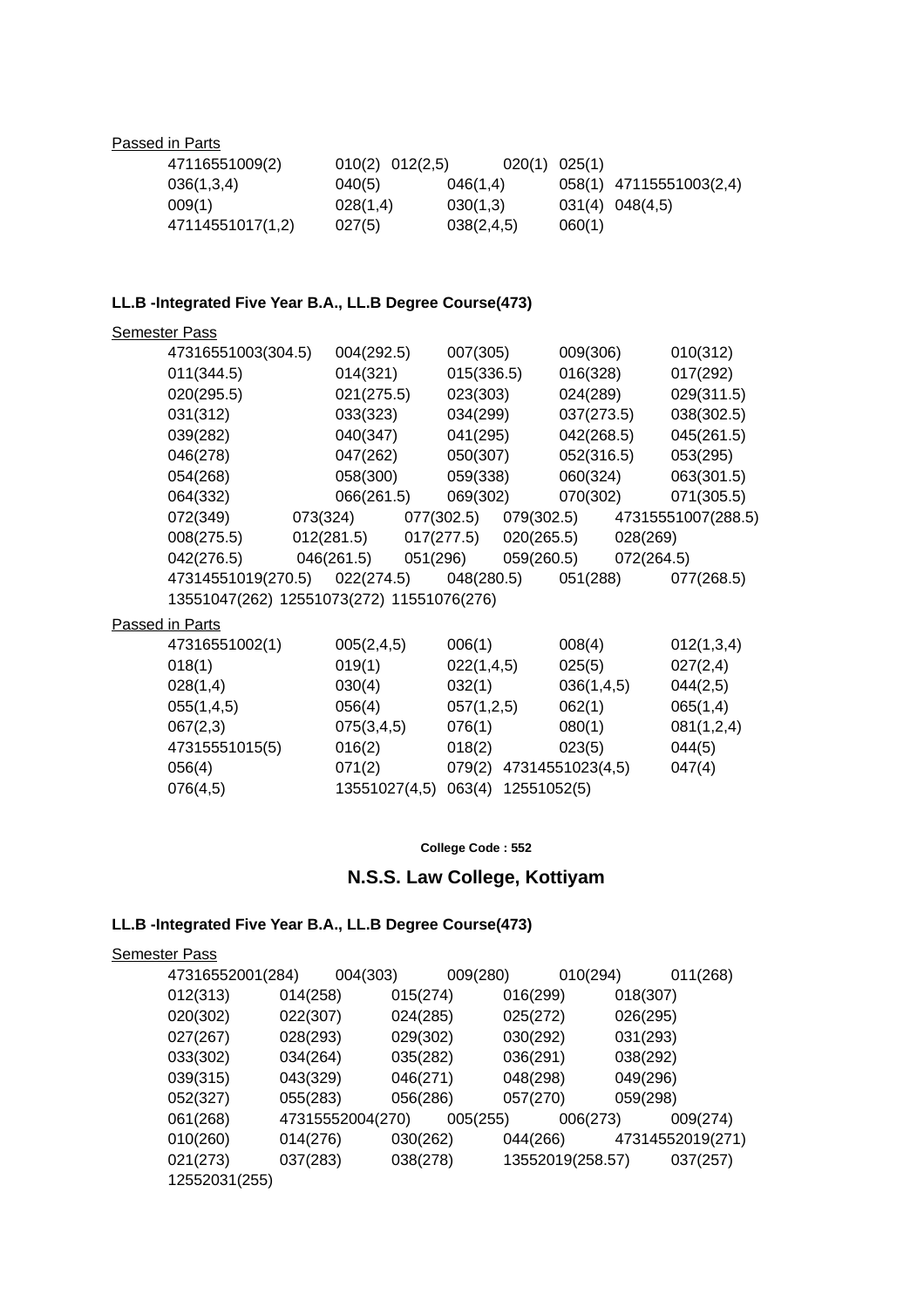#### Passed in Parts

| 47316552007(1,4) | 008(1,4)    | 013(3)             | 019(1)           | 023(1,5) |
|------------------|-------------|--------------------|------------------|----------|
| 044(1,2)         | 045(1,2)    | 047(1,3,5)         | 051(1)           | 054(1)   |
| 058(1)           | 060(1,4)    | 47315552001(3)     | 002(3)           | 027(1)   |
| 035(1)           | 050(1)      | 059(1,2)<br>057(1) | 47314552006(1,5) |          |
| 028(5)           | 035(1)      | 13552007(1,5)      | 008(5)           | 013(5)   |
| 024(3)           | 12552022(1) | 024(1)             |                  |          |

#### **College Code : 553**

# **Sree Narayana Guru College of Legal Studies, Kollam**

# **LL.B -Integrated Five Year B.Com LL.B Degree Course(471)**

#### Semester Pass

| 47116553002(262) | 004(282)         | 006(284) | 007(265) | 008(264)         |
|------------------|------------------|----------|----------|------------------|
| 012(286)         | 013(271)         | 014(263) | 016(279) | 017(280)         |
| 018(260)         | 019(263)         | 023(308) | 026(294) | 033(290)         |
| 035(315)         | 038(291)         | 039(338) | 045(260) | 050(284)         |
| 052(332)         | 053(279)         | 054(261) | 056(285) | 057(286)         |
| 060(291)         | 47115553020(267) | 053(268) |          | 47114553008(278) |
| Passed in Parts  |                  |          |          |                  |

| 47116553005(1,2,4) | 020(1)         | 025(3)   | 031(1) | 032(2,3,4)                |
|--------------------|----------------|----------|--------|---------------------------|
| 036(2,3,4,5)       | 047(3.4.5)     | 049(3.5) |        | 058(1) 47115553001(2,4,5) |
| 032(2,5)           | 033(2)         | 037(2,4) | 039(5) |                           |
| 050(5)             | 47114553018(4) |          |        |                           |

# **LL.B -Integrated Five Year B.A., LL.B Degree Course(473)**

| <b>Semester Pass</b> |                |                        |               |                  |
|----------------------|----------------|------------------------|---------------|------------------|
| 47316553004(257)     | 010(274)       | 011(325)               | 012(269)      | 013(286)         |
| 015(252)             | 020(306)       | 021(332)               | 022(303)      | 024(272)         |
| 025(326)             | 026(323)       | 028(282)               | 029(298)      | 032(316)         |
| 034(279)             | 036(315)       | 039(290)               | 041(289)      | 042(285)         |
| 045(265)             | 046(284)       | 048(287)               | 053(267)      | 054(289)         |
| 056(271)             | 057(274)       | 058(301)               | 060(256)      | 47315553008(258) |
| 010(261)             | 021(270)       | 047(273)               | 052(261)      |                  |
| 47314553006(275)     | 009(277)       | 022(282)               | 041(268)      | 13553010(268)    |
| 012(258)             | 013(270)       | 031(255)               | 12553048(257) |                  |
| Passed in Parts      |                |                        |               |                  |
| 47316553002(1)       | 005(1,3,4)     | 007(1)                 | 014(1,5)      | 018(1)           |
| 019(1,3,5)           | 023(2)         | 031(1,2)               | 035(1,2)      | 037(1)           |
| 043(1)               | 047(4,5)       | 050(1,4)               | 051(2)        | 059(2)           |
| 47315553015(1)       | 018(2)         | 020(1)                 | 024(1)        | 025(1)           |
| 046(3)               | 47314553011(1) | 025(1) 13553001(1,4,5) |               | 12553014(2)      |
| $025(5)$ $056(5)$    |                |                        |               |                  |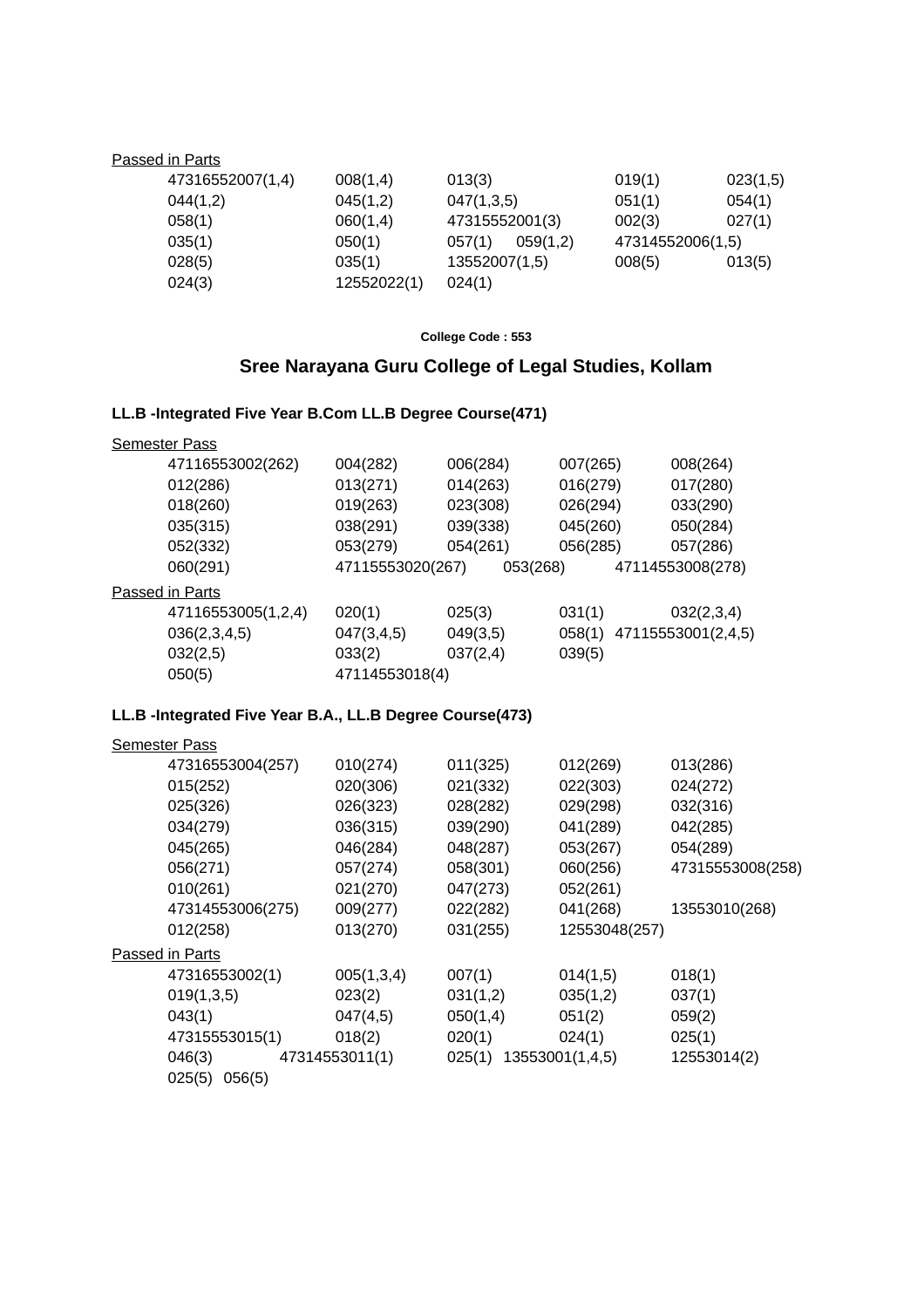## **LL.B -Integrated Five Year B.B.A LL.B Degree Course(475)**

| <b>Semester Pass</b> |                        |                  |                   |            |          |                |            |          |
|----------------------|------------------------|------------------|-------------------|------------|----------|----------------|------------|----------|
| 47516553001(275)     |                        | 009(285)         | 012(291)          |            | 013(291) |                | 017(305)   |          |
| 019(335)             | 020(307)               |                  | 024(298)          | 025(266)   |          | 029(276)       |            |          |
| 030(311)             | 034(279)               |                  | 036(285)          | 037(268)   |          | 038(267)       |            |          |
| 039(343)             | 040(290)               |                  | 044(305)          | 047(276)   |          | 048(274)       |            |          |
| 049(295)             | 053(298)               |                  | 054(275)          | 056(261)   |          | 057(307)       |            |          |
| 058(269)             |                        | 47515553025(265) |                   | 038(264)   | 042(263) |                |            |          |
| 47514553028(255)     |                        | 046(287)         | 047(282)          |            | 048(284) |                | 049(262)   |          |
|                      | 13553004(265) 030(259) |                  |                   |            |          |                |            |          |
| Passed in Parts      |                        |                  |                   |            |          |                |            |          |
| 47516553008(1,3,4,5) |                        | 010(1,5)         | 014(1,2)          |            |          |                | 015(1,2,5) | 018(1,4) |
| 021(1,2)             |                        | 023(1,4,5)       | 031(1)            |            |          |                | 033(1,4,5) | 035(1)   |
| 041(2)               |                        | 045(1,3,5)       |                   | 046(1,3,5) |          | 051(1)         |            | 052(2)   |
| 47515553010(1)       |                        | 016(4)           |                   | 023(1,2,4) |          | 47514553021(5) |            | 036(2)   |
| 051(1)               |                        | 13553037(2,4)    |                   |            |          |                |            |          |
|                      |                        |                  | College Code: 554 |            |          |                |            |          |

# **Mar Gregorios College of Law, Nalanchira**

# **LL.B -Integrated Five Year B.Com LL.B Degree Course(471)**

| <b>Semester Pass</b> |          |            |          |                |                                                                |
|----------------------|----------|------------|----------|----------------|----------------------------------------------------------------|
| 47116554005(299)     | 008(312) | 009(268)   | 011(264) |                | 012(306)                                                       |
| 014(297)             | 017(281) | 020(278)   | 022(283) |                | 023(318)                                                       |
| 024(309)             | 027(281) | 029(266)   | 030(309) |                | 031(306)                                                       |
| 032(268)             | 033(283) | 035(281)   | 037(337) |                | 038(303)                                                       |
| 041(295)             | 042(305) | 045(336)   | 047(293) |                | 048(262)                                                       |
| 050(298)             | 052(330) | 053(256)   |          |                | 016(280)                                                       |
| 021(277)             | 026(286) | 028(264)   | 039(267) |                | 042(298)                                                       |
| Passed in Parts      |          |            |          |                |                                                                |
| 47116554001(2,4,5)   | 002(4)   | 003(1,4,5) |          |                | 019(2)                                                         |
| 025(1,3,4)           | 026(1)   | 040(4)     |          |                | 044(1)                                                         |
| 049(2,4)             | 056(1)   |            |          |                | 017(1,2)                                                       |
| 022(1)               | 029(3,4) | 040(4)     |          |                |                                                                |
|                      |          |            |          | 47115554004(4) | 47115554011(271)<br>007(1,2,4)<br>043(2,4)<br>013(3)<br>043(4) |

# **LL.B -Integrated Five Year B.A., LL.B Degree Course(473)**

| <b>Semester Pass</b> |                  |          |          |          |                  |          |              |
|----------------------|------------------|----------|----------|----------|------------------|----------|--------------|
| 47316554001(286)     | 005(270)         | 006(262) |          | 007(336) |                  | 010(293) |              |
| 014(291)             | 018(340)         | 019(310) |          | 020(350) |                  | 021(278) |              |
| 022(329)             | 025(270)         | 026(337) |          | 027(281) |                  | 029(262) |              |
| 030(288)             | 035(298)         | 036(282) |          | 037(313) |                  | 038(292) |              |
| 046(305)             | 047(320)         | 048(315) |          | 049(281) |                  | 051(307) |              |
| 055(310)             | 056(267)         | 058(313) |          |          | 47315554004(274) |          | 009(277)     |
| 015(269)             | 020(274)         | 021(266) |          | 027(258) |                  | 041(261) |              |
| 060(265)             | 47314554007(276) |          | 022(268) |          | 028(278)         |          | 033(273)     |
| 13554009(254)        | 12554056(258)    |          | 058(272) |          |                  |          |              |
| Passed in Parts      |                  |          |          |          |                  |          |              |
| 47316554002(1)       | 003(1,3,5)       |          | 004(1)   |          | 008(1,3)         |          | 009(1,2,3,4) |
| 012(1,4)             | 017(1)           |          | 023(1)   |          | 024(1)           |          | 031(1,3,4)   |
| 033(1)               | 034(1)           |          | 039(1,2) |          | 040(2)           |          | 041(1,2)     |
| 042(1,2,5)           | 043(1)           |          | 044(1)   |          | 053(1,3,4)       |          | 057(1)       |
| 059(1)               | 47315554008(2)   |          | 013(2,3) |          | 022(1,4)         |          | 024(1)       |
|                      |                  |          |          |          |                  |          |              |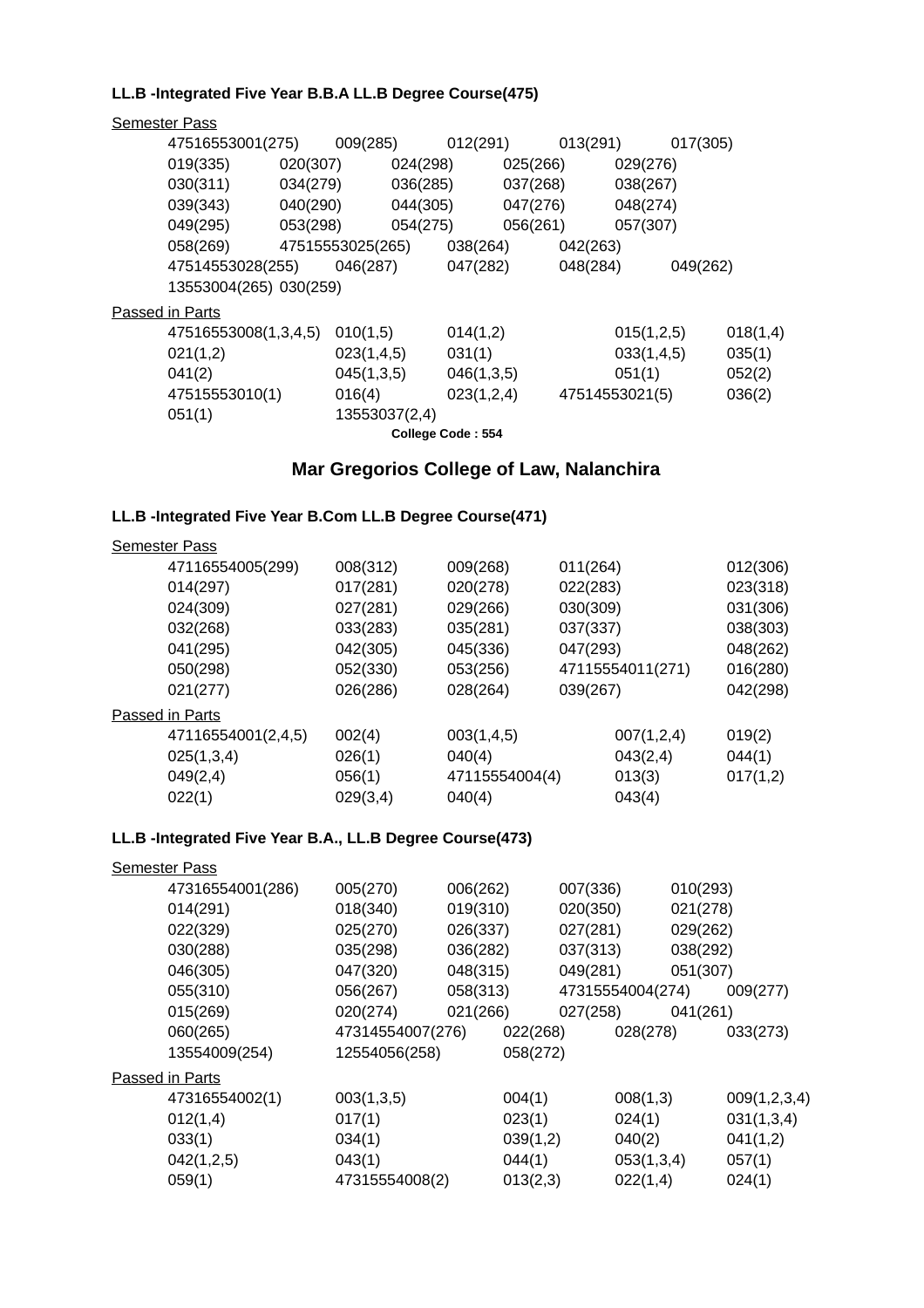| 032(1,4)      | 036(1,2,4)  | 047(1,2,4,5) | 053(2.5)           | 47314554006(3) |
|---------------|-------------|--------------|--------------------|----------------|
| 008(2)        | 13554007(5) | 011(3)       | 12554009(1) 038(1) |                |
| 054(2) 055(1) |             |              |                    |                |

#### **Result of the following candidate is withheld due to Mal Practice 47314554013**

#### **LL.B -Integrated Five Year B.B.A LL.B Degree Course(475)**

| <b>Semester Pass</b> |            |               |                  |                |                  |
|----------------------|------------|---------------|------------------|----------------|------------------|
| 47516554003(274)     | 004(315)   | 006(316)      | 010(307)         |                | 013(270)         |
| 015(320)             | 020(278)   | 022(280)      | 023(332)         |                | 024(267)         |
| 025(307)             | 027(280)   | 028(323)      | 029(350)         |                | 031(279)         |
| 033(290)             | 036(321)   | 039(343)      | 040(323)         |                | 042(324)         |
| 043(290)             | 044(282)   | 046(290)      | 048(271)         |                | 050(282)         |
| 051(264)             | 052(306)   | 053(277)      | 054(295)         |                | 056(315)         |
| 059(299)             | 060(292)   |               | 47515554002(265) | 003(264)       | 004(259)         |
| 024(271)             | 028(263)   | 031(286)      | 040(277)         |                | 041(268)         |
| 049(256)             | 056(262)   | 057(267)      | 058(270)         |                | 47514554001(276) |
| 47514554011(272)     | 018(282)   | 034(280)      | 035(264)         | 037(254)       |                  |
| 042(270)             | 056(259)   | 13554004(274) | 006(294)         | 009(284)       |                  |
| 015(269)             |            |               |                  |                |                  |
| Passed in Parts      |            |               |                  |                |                  |
| 47516554001(1)       | 002(1,2)   | 005(1,4)      | 007(1,4)         |                | 012(1)           |
| 014(1)               | 016(3)     | 018(1,4)      | 019(1,2)         |                | 021(1,5)         |
| 032(1)               | 035(1)     | 037(4)        | 038(1)           |                | 041(1)           |
| 045(1)               | 047(1,4)   | 057(1,3)      |                  | 47515554026(4) | 027(2,4)         |
| 033(1)               | 038(1)     | 055(1)        | 059(3)           |                | 47514554007(2)   |
| 014(5)               | 015(1,4)   | 031(1)        | 032(4)           | 043(1,3,4,5)   |                  |
| 057(3,5)             | 059(1,2,5) | 13554035(2)   |                  |                |                  |
|                      |            |               |                  |                |                  |

# Result of the following candidate is withheld due to Mal Practice

47515554052

#### **College Code : 555**

# **C S I Institute of Legal Studies, Cheruvarakonam**

#### **LL.B -Integrated Five Year B.Com LL.B Degree Course(471)**

| <b>Semester Pass</b> |              |                  |        |                |          |
|----------------------|--------------|------------------|--------|----------------|----------|
| 47116555001(305)     | 004(279)     | 005(297)         |        | 006(308)       | 009(326) |
| 011(342)             | 015(344)     | 018(298)         |        | 025(291)       | 033(279) |
| 038(253)             | 040(306)     | 048(291)         |        | 050(287)       | 052(300) |
| 055(280)             | 058(335)     | 47115555011(333) |        | 014(270)       | 040(272) |
| Passed in Parts      |              |                  |        |                |          |
| 47116555002(1,3)     | 003(4)       | 008(2,4)         | 019(2) |                | 021(5)   |
| 022(2,4,5)           | 024(1,2,4,5) | 027(4,5)         | 029(5) |                | 030(3)   |
| 036(1,3)             | 051(2,3)     | 056(1,4)         |        | 47115555009(4) | 010(1,5) |
| 024(2)               |              |                  |        |                |          |